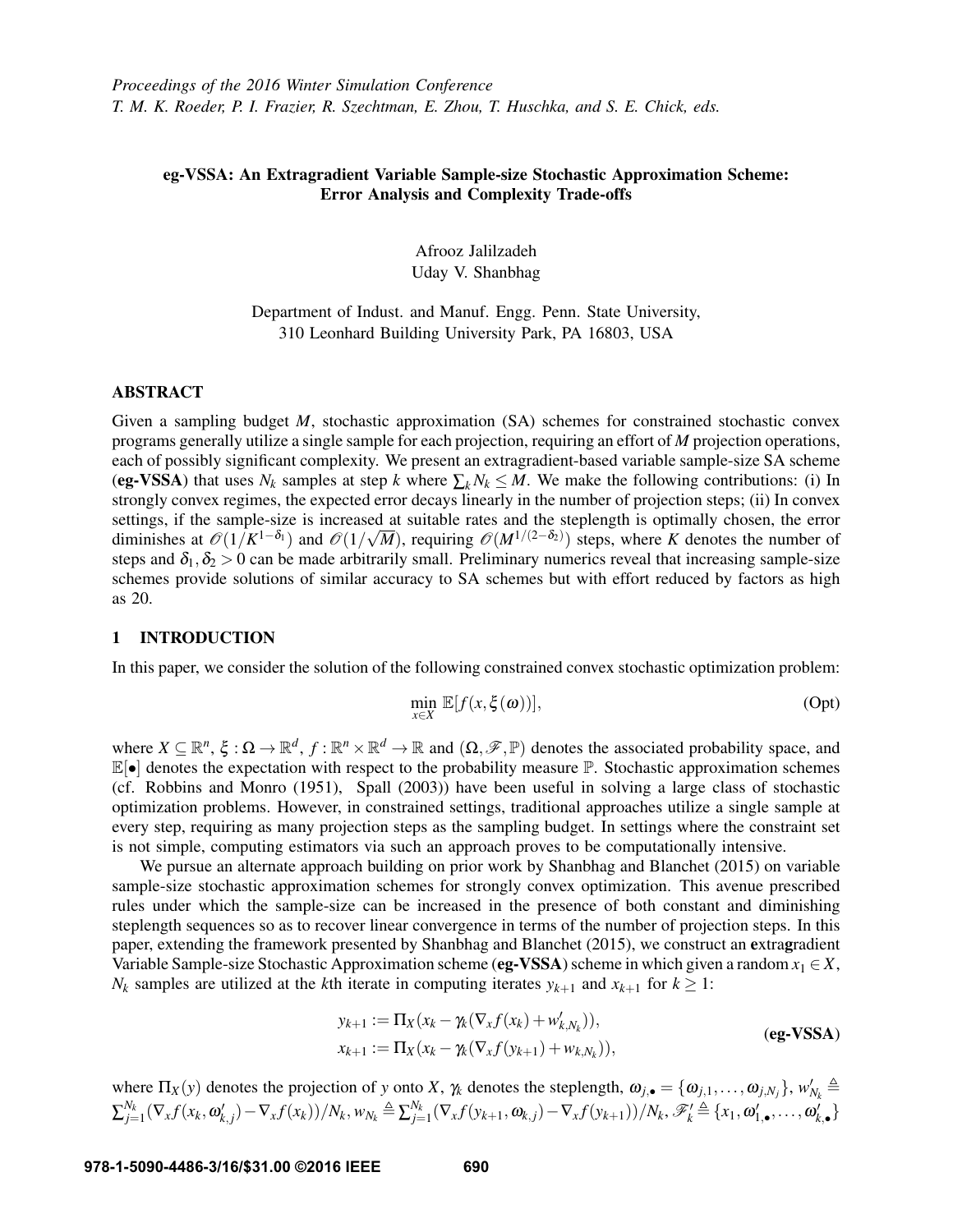and  $\mathscr{F}_k \triangleq {\omega_{1,\bullet}, \ldots, \omega_{k,\bullet}}$ . The scheme terminates after *K* steps where *K* is the largest integer satisfying  $\sum_{k=1}^{K} N_k \leq M$ . Note that extragradient schemes require two projections per step but we consider it a single projection requiring twice the effort.

Research on SA schemes has considered exploring various extensions of the vanilla scheme from several standpoints: (i) *Choice of steplength sequences:* In this context, there has been an effort to develop optimal constant steplength schemes by Nemirovski et al. (2009) while self-tuned steplength rules that adapt to problem parameters have been presented by Yousefian, Nedić, and Shanbhag (2012); (ii) *Sample-size choices:* An error analysis for varying sample-size mini-batch schemes was provided by Ghadimi et al. (2016) when sampling budget was infinite. Techniques for increasing sample-sizes were examined by Friedlander and Schmidt (2012) and So and Zhou (2013) while Pasupathy et al. (2014) examined rates at which sample sizes should be raised to obtain rates of convergence in line with their deterministic counterparts. Recent work by Byrd et al. (2012) considers two-stage rules for determining sample sizes; (iii) *Extensions:* There have been a host of extensions of standard stochastic approximation schemes that have incorporated averaging (cf. Polyak and Juditsky (1992)), addressed nonsmoothness (cf. Yousefian, Nedic, and Shanbhag ´ (2012)), variational inequality problems (cf. Juditsky et al. (2011)), and Nash gtames (cf. Koshal, Nedic,´ and Shanbhag (2013)). We extend extragradient methods, first presented by Korpolevich (1976, 1983), to a stochastic regime reliant on increasing or constant sample sizes. When  $N_k = \infty$ , we recover deterministic extragradient schemes while  $N_k = 1$  leads to standard stochastic extragradient schemes (see Juditsky et al. (2011) and Yousefian, Nedić, and Shanbhag (2014)). Next, we outline the contributions in our paper. (i) *Strongly convex stochastic optimization:* In Section 2, we propose precise update rules for sample sizes in the face of a finite budget *M* and derive finite-sample error bounds. Importantly, we show that the error decays geometrically (linearly) in terms of projection steps under these rules, akin to the result provided by Shanbhag and Blanchet (2015) for standard stochastic approximation.

(ii) *Convex stochastic optimization:* In section 3, we consider merely convex programs and derive error bounds for the expected sub-optimality of the averaged sequence in terms of *M* for constant and increasing sample sizes with either constant or diminishing steplength sequences. In particular, we observe that when  $N_k = N_0 k^a$  and  $\gamma_k = \gamma$  for all  $k \ge 1$ ,  $a \in [0, 1)$ , and  $\gamma$  is optimally chosen, then the expected sub-optimality diminishes at  $\mathcal{O}(1/K^{(a+1)/2})$ . In fact, when  $a \to 1$ , this rate tends to the canonical deterministic unaccelerated rate of convergence in terms of projection steps. Furthermore, the expected sub-optimality decays at the rate of  $\mathcal{O}(\sqrt{N_0}/\sqrt{(1+a)M})$ , (canonical rate in terms of sample-size) but requires approximately  $((1+a)M)^{1/(1+a)}$ steps in contrast with *M* steps required by standard SA schemes. In Section 4, we draw further insights and discuss trade-offs between theoretical bounds on accuracy and computational complexity. Notably, naive discuss trade-orts between theoretical bounds on accuracy and computational complexity.<br>naive batching schemes with  $N_k = N$  lead to a degradation in the worst-case error by  $\sqrt{N}$ .

(iii) *Numerics:* Preliminary numerics discussed in Section 4 suggest promise; while standard schemes produce solutions with an empirical accuracy of 0.0058 in 1000 steps, increasing sample-size schemes produce solutions with accuracies of approximately 0.001 for both constant and diminishing steplengths in 54 steps. Notably, batching schemes display significantly poorer performance; with batch sizes of 10 and 100, such schemes produce solutions with error 0.12 and 0.011 in 100 and 10 steps, respectively.

### 2 STRONGLY CONVEX STOCHASTIC OPTIMIZATION

In this section, we show that in strongly convex regimes, we show that the mean-squared error diminishes at a geometric rate with the number of projection steps. Throughout, we employ the following assumptions.

## Assumption 1

- (a) The function  $f(x)$  is continuously differentiable on an open set containing *X*, strongly convex with constant  $\eta$ , with a Lipschitz continuous gradient with constant *L*.
- (b) For some  $v, v' \in (0, \infty)$ ,  $\mathbb{E}[w_k | \mathscr{F}_{k-1} \cup \mathscr{F}'_k] = 0$ ,  $\mathbb{E}[w'_k | \mathscr{F}_{k-1} \cup \mathscr{F}'_{k-1}] = 0$ ,  $\mathbb{E}[\|w_k\|^2 | \mathscr{F}_{k-1} \cup \mathscr{F}'_k] \leq \frac{v^2}{N_k}$  $\frac{V^2}{N_k}$ and  $\mathbb{E}[\Vert w_k' \Vert^2 \mid \mathscr{F}_{k-1} \cup \mathscr{F}_{k-1}' \leq \frac{(v')^2}{N_k}$  $\frac{V}{N_k}$ .
- (c) There exists positive scalar *C* such that for all  $k \ge 1$ ,  $||x_k x^*|| \le C$ .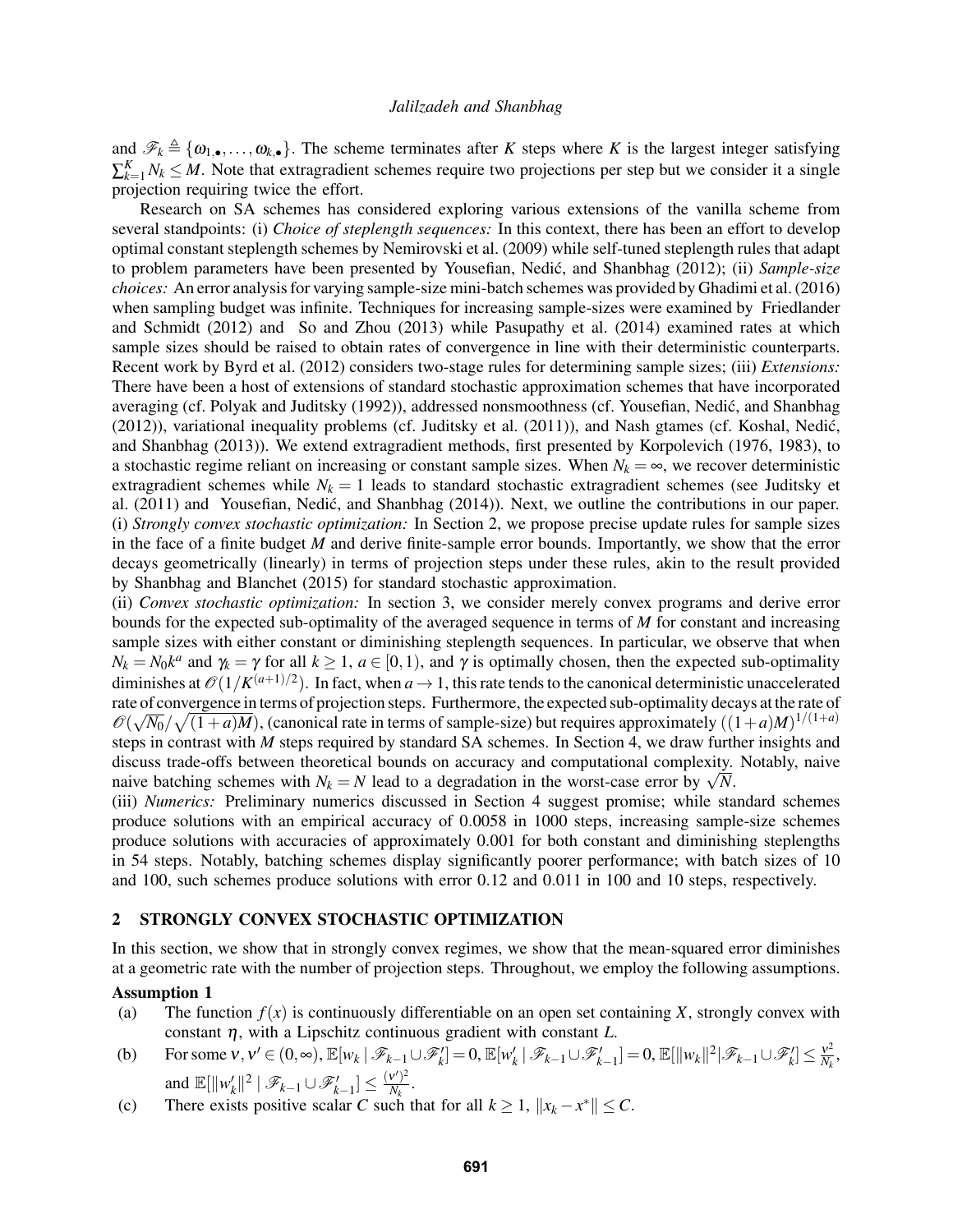In our analysis we exploit Lemma 1 for projection mappings.

**Lemma 1** (Bertsekas 2003) Let  $X \subseteq \mathbb{R}^n$  be a nonempty closed and convex set. Then the following hold: (a)  $\|\Pi_X[u] - \Pi_X[v]\| \leq \|u - v\|$  for all  $u, v \in \mathbb{R}^n$ ; (b) $(\Pi_X[u] - u)^T(x - \Pi_X[u]) \geq 0$  for all  $u \in \mathbb{R}^n$  and  $x \in X$ .

The following result is specialized from Lemma 3 in (Yousefian, Nedić, and Shanbhag 2014). **Lemma 2** Consider the **eg-VSSA** scheme. Then we have the following for any  $y \in X$  and for all  $k \ge 1$ .

<sup>2</sup> ≤ k*x<sup>k</sup>* −*y*k  $\overline{112}$ 

$$
||x_{k+1} - y||^2 \le ||x_k - y||^2 - (1 - 3L^2 \gamma_k^2) ||y_{k+1} - x_k||^2 + 2\gamma_k (\nabla_x f(y_{k+1}) + w_{k,N_k})^T (y - y_{k+1}) + 3\gamma_k^2 (||w_{k,N_k}||^2 + ||w'_{k,N_k}||^2).
$$
 (1)

*Proof.* Choose  $y \in X$  and an arbitrary index  $k \ge 1$ . Hence, we have the following:

$$
||x_{k+1}-y||^2 = ||x_{k+1}-x_k+x_k-y||^2 = ||x_{k+1}-x_k||^2 + ||x_k-y||^2 + 2(x_{k+1}-x_k)^T(x_k-y).
$$

By adding and subtracting  $x_{k+1}$ , we obtain the following:

$$
||x_{k+1} - y||^2 = ||x_{k+1} - x_k||^2 + ||x_k - y||^2 + 2(x_{k+1} - x_k)^T (x_k - x_{k+1}) + 2(x_{k+1} - x_k)^T (x_{k+1} - y)
$$
  
=  $||x_k - y||^2 - ||x_{k+1} - x_k||^2 + 2\underbrace{(x_{k+1} - x_k)^T (x_{k+1} - y)}_{\text{Term (a)}}.$  (2)

Since  $x_{k+1} = \prod_X (x_k - \gamma_k(\nabla_x f(y_{k+1}) + w_{k,N_k}))$ , by Lemma 1(b), the following holds:

$$
0 \le (x_{k+1} - (x_k - \gamma_k(\nabla_x f(y_{k+1}) + w_{k,N_k})))^T (y - x_{k+1})
$$
  
=  $(x_{k+1} - x_k)^T (y - x_{k+1}) + \gamma_k (\nabla_x f(y_{k+1}) + w_{k,N_k})^T (y - x_{k+1}),$  for all  $y \in X$ . (3)

This implies that term (a) can be written as  $(x_{k+1} - x_k)^T (x_{k+1} - y) \leq \gamma_k (\nabla_x f(y_{k+1}) + w_{k,N_k})^T (y - x_{k+1}).$ Therefore, (2) can be expressed as follows:

$$
||x_{k+1} - y||^2 \le ||x_k - y||^2 - ||x_{k+1} - x_k||^2 + 2\gamma_k(\nabla_x f(y_{k+1}) + w_{k,N_k})^T (y - x_{k+1})
$$
  
\n
$$
= ||x_k - y||^2 - ||x_{k+1} - x_k + y_{k+1} - y_{k+1}||^2 + 2\gamma_k(\nabla_x f(y_{k+1}) + w_{k,N_k})^T (y - x_{k+1})
$$
  
\n
$$
= ||x_k - y||^2 - ||x_{k+1} - y_{k+1}||^2 - ||y_{k+1} - x_k||^2
$$
  
\n
$$
- 2\underbrace{(x_{k+1} - y_{k+1})^T (y_{k+1} - x_k)}_{\text{Term (b)}} + 2\gamma_k(\nabla_x f(y_{k+1}) + w_{k,N_k})^T (y - x_{k+1}).
$$
\n(4)

Since  $y_{k+1} = \prod_X (x_k - \gamma_k(\nabla_x f(x_k) + w'_{k,N_k}))$ , by invoking Lemma 1(b), Term (b) can be bounded as follows:

$$
0 \le (y_{k+1} - (x_k - \gamma_k(\nabla_x f(x_k) + w'_{k,N_k})))^T (x_{k+1} - y_{k+1})
$$
  
=  $(y_{k+1} - x_k)^T (x_{k+1} - y_{k+1}) + \gamma_k (\nabla_x f(x_k) + w'_{k,N_k})^T (x_{k+1} - y_{k+1}).$ 

This implies that term (b) can be bounded as  $-(x_{k+1}-y_{k+1})^T(y_{k+1}-x_k) \leq \gamma_k (\nabla_x f(x_k) + w'_{k,N_k})^T (x_{k+1}-y_{k+1}),$ allowing for the rewriting of (4):

$$
||x_{k+1} - y||^2 \le ||x_k - y||^2 - ||x_{k+1} - y_{k+1}||^2 - ||y_{k+1} - x_k||^2 + 2\gamma_k(\nabla_x f(x_k) + w'_{k,N_k})^T (x_{k+1} - y_{k+1})
$$
  
+ 2\gamma\_k(\nabla\_k f(y\_{k+1}) + w\_{k,N\_k})^T (y - x\_{k+1})  
= ||x\_k - y||^2 - ||x\_{k+1} - y\_{k+1}||^2 - ||y\_{k+1} - x\_k||^2 + 2\gamma\_k(\nabla\_x f(y\_{k+1}) + w\_{k,N\_k})^T (y - y\_{k+1}) (5)  
+ 2\gamma\_k((\nabla\_x f(x\_k) + w'\_{k,N\_k}) - (\nabla\_x f(y\_{k+1} + w\_{k,N\_k}))^T (x\_{k+1} - y\_{k+1}),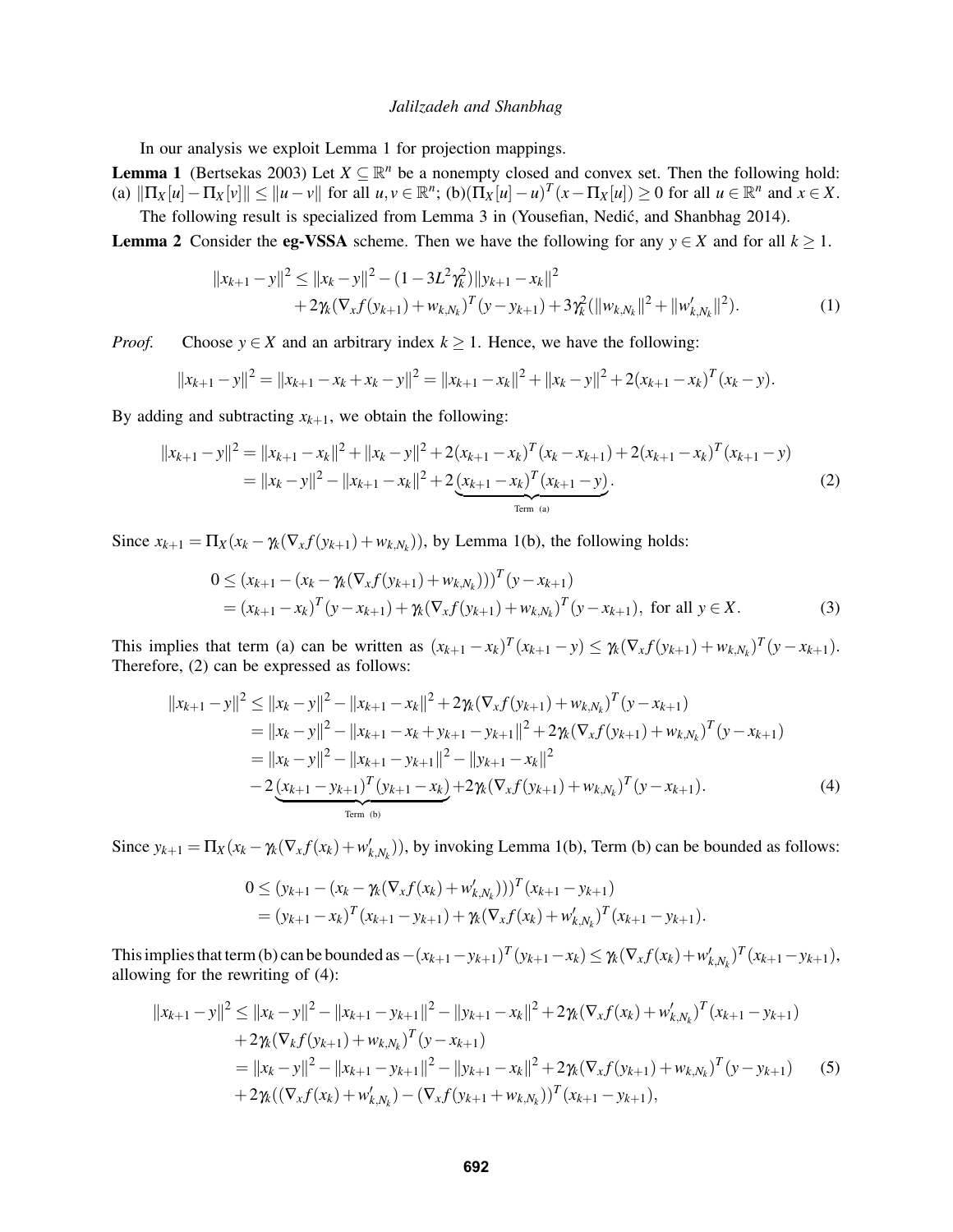where the equality follows from adding and subtracting  $y_{k+1}$ . Then by employing  $2a^Tb - \|a\|^2 \leq \|b\|^2$  for any  $a, b \in \mathbb{R}^n$  for  $a = -(x_{k+1} - y_{k+1})$  and  $2a^T b = 2\pi ((\nabla_x f(x_k) + w'_{k,N_k}) - (\nabla_x f(y_{k+1}) + w_{k,N_k}))^T (x_{k+1} - y_{k+1}),$ we obtain the following by using the triangle inequality:

$$
||x_{k+1} - y||^2 \le ||x_k - y||^2 - ||y_{k+1} - x_k||^2 + 2\gamma_k(\nabla_x f(y_{k+1}) + w_{k,N_k})^T(y - y_{k+1})
$$
  
+  $\gamma_k^2 ||\nabla_x f(y_{k+1}) + w_{k,N_k} - \nabla_x f(x_k) + w'_{k,N_k}||^2$   

$$
\le ||x_k - y||^2 - ||y_{k+1} - x_k||^2 + 2\gamma_k(\nabla_x f(y_{k+1}) + w_{k,N_k})^T(y - y_{k+1})
$$
  
+  $\gamma_k^2 (||\nabla_x f(y_{k+1}) - \nabla_x f(x_k)|| + ||w_{k,N_k}|| + ||w'_{k,N_k}||)^2.$  (6)

By using the Lipschitz continuity of  $\nabla f(x)$  and by recalling that for any  $a_1, \ldots, a_m \in \mathbb{R}$  and any integer  $m \ge 2$ , we have  $(a_1 + \ldots + a_m)^2 \le m(a_1^2 + \ldots + a_m^2)$ , the required result follows.

$$
||x_{k+1} - y||^2 \le ||x_k - y||^2 - ||y_{k+1} - x_k||^2 + 2\gamma_k(\nabla_x f(y_{k+1}) + w_{k,N_k})^T(y - y_{k+1})
$$
  
+  $\gamma_k^2 (3L^2 ||y_{k+1} - x_k||^2 + 3||w_{k,N_k}||^2 + 3||w'_{k,N_k}||^2)$   
=  $||x_k - y||^2 - (1 - 3L^2\gamma_k^2)||y_{k+1} - x_k||^2 + 2\gamma_k(\nabla_x f(y_{k+1}) + w_{k,N_k})^T(y - y_{k+1})$   
+  $3\gamma_k^2 (||w_{k,N_k}||^2 + ||w'_{k,N_k}||^2).$ 

 $\blacksquare$ 

**Lemma 3** Consider the **eg-VSSA** scheme. Suppose that Assumption 1 holds. Then, for all  $k \ge 1$ ,  $\mathbb{E}\|x_{k+1} - x^*\|^2 \leq q_k \mathbb{E}\|x^* - x_k\|^2 + 3\gamma_k^2\left(\frac{v^2 + (v')^2}{N_k}\right)$ *Nk* ) where  $\gamma_k$  and  $q_k$  satisfy the following:

$$
\gamma_k \le \min\left\{\frac{1}{\eta}, \frac{-\eta + \sqrt{\eta^2 + 3L^2}}{3L^2}\right\} \text{ and } q_k \triangleq (1 - \gamma_k \eta). \tag{7}
$$

*Proof.* By the strong monotonicity of the gradient map  $\nabla_x f(x)$  over *X*, we have:

$$
\nabla_x f(y_{k+1})^T (x^* - y_{k+1}) = (\nabla_x f(y_{k+1}) - \nabla_x f(x^*) + \nabla_x f(x^*))^T (x^* - y_{k+1})
$$
  
\n
$$
\leq -\eta \|y_{k+1} - x^*\|^2 + \nabla f(x^*)^T (x^* - y_{k+1}).
$$

From the optimality of  $x^*$ , we have that  $\nabla f(x^*)^T (x^* - y_{k+1}) \leq 0$ , inequality (1) in Lemma 2 may be rewritten as follows, where *y* is chosen as  $x^*$ :

$$
||x_{k+1} - x^*||^2 \le ||x_k - x^*||^2 - (1 - 3\gamma_k^2 L^2)||y_{k+1} - x_k||^2 - 2\gamma_k \eta ||y_{k+1} - x^*||^2 + 2\gamma_k w_{k,N_k}^T (x^* - y_{k+1}) + 3\gamma_k^2 (||w_{k,N_k}||^2 + ||w_{k,N_k}||^2).
$$
\n(8)

By recalling that  $(a_1 + ... + a_m)^2 \le m(a_1^2 + ... + a_m^2)$  for  $m \ge 2$ ,  $2(||y_{k+1} - x^*||^2 + ||x_k - y_{k+1}||^2) \ge (||y_{k+1} - y_k||^2)$  $||x^*|| + ||x_k - y_{k+1}||^2$ . By the triangle inequality,  $(||y_{k+1} - x^*|| + ||x_k - y_{k+1}||^2 \geq (||x^* - x_k||)^2$ , implying that  $||y_{k+1} - x^*||^2 \geq \frac{1}{2}$  $\frac{1}{2}||x^* - x_k||^2 - ||y_{k+1} - x_k||^2$  and (8) reduces to

$$
||x_{k+1}-x^*||^2 \leq (1-\gamma_k \eta)||x^* - x_k||^2 + (2\gamma_k \eta - 1 + 3\gamma_k^2 L^2)||y_{k+1} - x_k||^2
$$
  
+2\gamma\_k w\_{k,N\_k}^T(x^\* - y\_{k+1}) + 3\gamma\_k^2(||w\_{k,N\_k}||^2 + ||w\_{k,N\_k}'||^2).

By invoking (7), taking conditional expectations and applying Assumption 1 (b) on the conditional first and second moments, we obtain

$$
\mathbb{E}[\|x_{k+1}-x^*\|^2|\mathscr{F}_{k-1}\cup\mathscr{F}'_k]\le q_k\|x^*-x_k\|^2+3\gamma_k^2\left(\frac{v^2+(v')^2}{N_k}\right).
$$

The result follows by taking unconditional expectations on both sides. П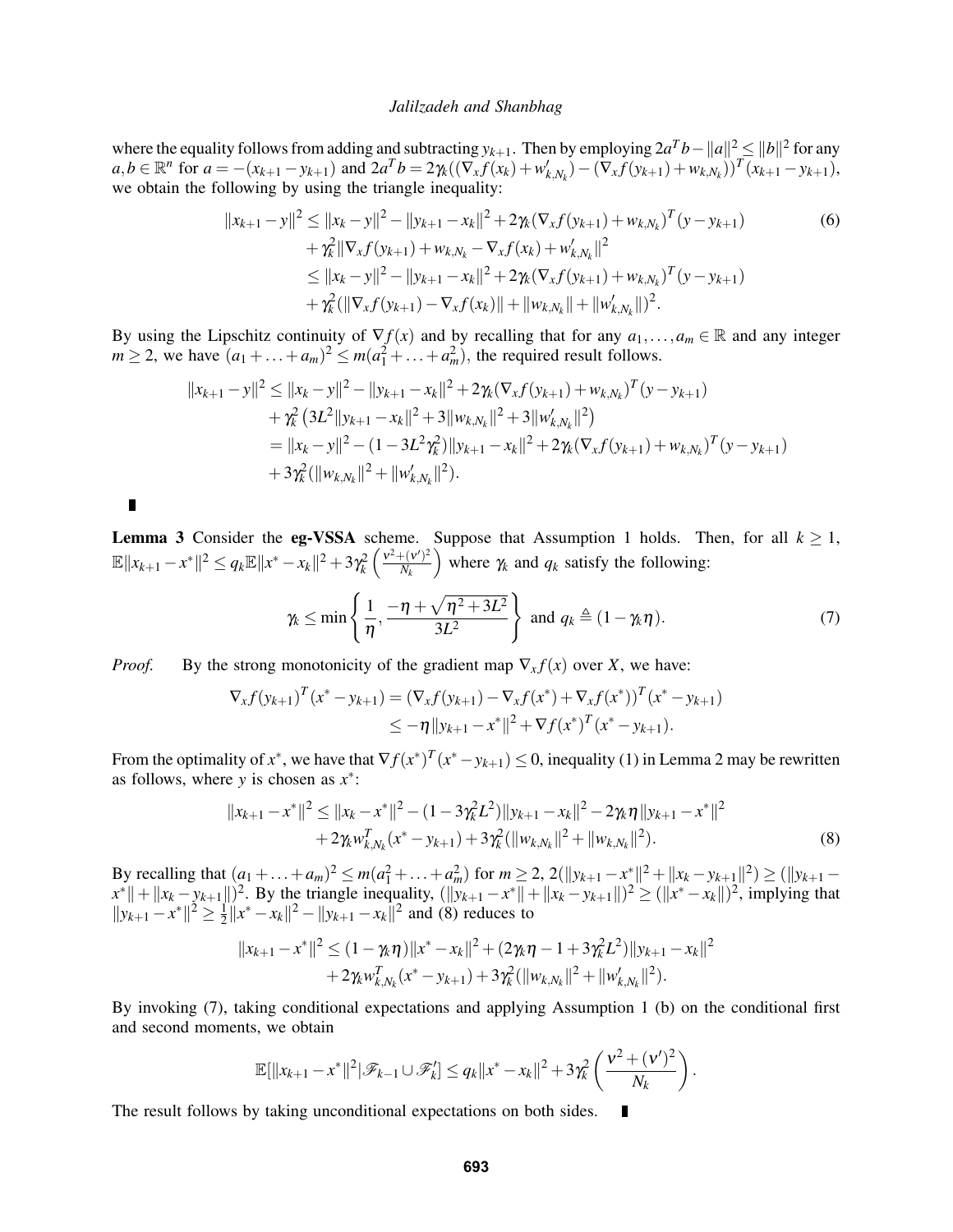Under assumptions of either constant or increasing sample size, we now show that the mean-squared error diminishes at a linear rate.

Theorem 1 (Linear convergence in *K*) Suppose Assumption 1 holds and consider the eg-VSSA scheme. (i) Suppose *K* is given and  $N_k = N$  where *N* is defined as follows:

$$
N := \begin{cases} \lceil \beta_K q^{-K} \rceil, & \text{where} & \beta_K \triangleq (\frac{M}{K} - 1) q^{K}, & \gamma_k \triangleq \gamma \\ \lceil \beta_K q_K^{-K} \rceil. & \text{where} & \beta_K \triangleq (\frac{M}{K} - 1) q_K^{K}, & \gamma_k \triangleq \frac{\theta}{k} \end{cases}
$$

Then the following holds for all  $k \leq \bar{K}$ :

$$
\mathbb{E}[\|x_{k+1}-x^*\|]^2 \leq \begin{cases} q^k \left(C+3\frac{\min\{\bar{K},(1-q)^{-1}\} \gamma^2(\nu^2+(\nu')^2)}{\beta_{\bar{K}}}\right), & \gamma \leq 1/\eta, q=(1-\gamma\eta) \\ q^k_{\bar{K}}\left(C+3\frac{\pi^2 \theta^2(\nu^2+(\nu')^2)}{6\beta_{\bar{K}}}\right), & \gamma \leq \theta/k, \theta \leq 1/\eta, q_k=(1-\eta\gamma_k). \end{cases}.
$$

(ii) Suppose  $K$  is given and  $N_k$  is defined as follows:

$$
N_k := \begin{cases} \lceil \beta_K q^{-k} \rceil & \text{if} \quad \beta_K \triangleq \frac{M-K}{\sum_{k=1}^K q^{-k}}, & \gamma_k := \gamma \\ \lceil \frac{\beta_K}{\prod_{k=1}^k q_j} \rceil & \text{if} \quad \beta_K \triangleq \frac{M-K}{\sum_{k=1}^K \frac{1}{\prod_{j=1}^k q_j}}, & \gamma_k := \frac{\theta}{k}. \end{cases}
$$

Then the following holds for all  $k \leq \bar{K}$ :

$$
\mathbb{E}[\|x_{k+1}-x^*\|]^2 \leq \begin{cases} q^k\left(D+3\frac{\gamma^2(\nu^2+(\nu')^2)\bar{K}}{\beta_{\bar{K}}}\right), & q=(1-\gamma\eta), \gamma<1/\eta \\ q^k_{\bar{K}}\left(D+3\frac{\pi^2\theta^2(\nu^2+(\nu')^2)}{6\beta_{\bar{K}}}\right), & \gamma_k=\theta/k, \theta<1/\eta, q=(1-\gamma_k\eta). \end{cases}
$$

**Remark 1** This result demonstrates that the expected error decays at a suitably defined **linear** rate in terms of projection steps, akin to gradient schemes for deterministic strongly convex optimization. We omit this proof, given its similarity to the result provided for standard SA by Shanbhag and Blanchet (2015).

### 3 CONVEX STOCHASTIC OPTIMIZATION

In this section we assume that the function  $f(x)$  is continuously differentiable and convex but not strongly convex (which we refer to as Assumption  $1(a')$ ). We proceed to derive error bounds in terms of number of projection steps and sample complexity when sample size is either constant or increasing with either constant or diminishing steplengths.

**Lemma 4** Consider the **eg-VSSA** scheme and suppose Assumption 1(a',b,c) hold. Assume that  $\gamma_k \leq \frac{1}{\sqrt{3}}$ 3*L* and suppose  $\bar{y}_K \triangleq \frac{\sum_{k=1}^K \gamma_k y_{k+1}}{\sum_{k=1}^K \gamma_k}$  $\sum_{k=1}^{\infty} \frac{\gamma_k y_{k+1}}{\gamma_k}$ . Then for all  $K \geq 1$ , we have the following:

$$
\mathbb{E}[(f(\bar{y}_K) - f(x^*))] \le \frac{C^2}{2\sum_{k=1}^K \gamma_k} + 3\frac{\sum_{k=1}^K \gamma_k^2 \left(\frac{v^2 + (v')^2}{N_k}\right)}{2\sum_{k=1}^K \gamma_k}.
$$
\n(9)

*Proof.* Recall that we have the following for any  $y \in X$ :

$$
||x_{k+1}-y||^2 \le ||x_k-y||^2 - (1-3L^2\gamma_k^2)||y_{k+1}-x_k||^2 + 2\gamma_k(\nabla_x f(y_{k+1}) + w_{k,N_k})^T(y-y_{k+1})
$$
  
+3 $\gamma_k^2(||w_{k,N_k}||^2 + ||w'_{k,N_k}||^2).$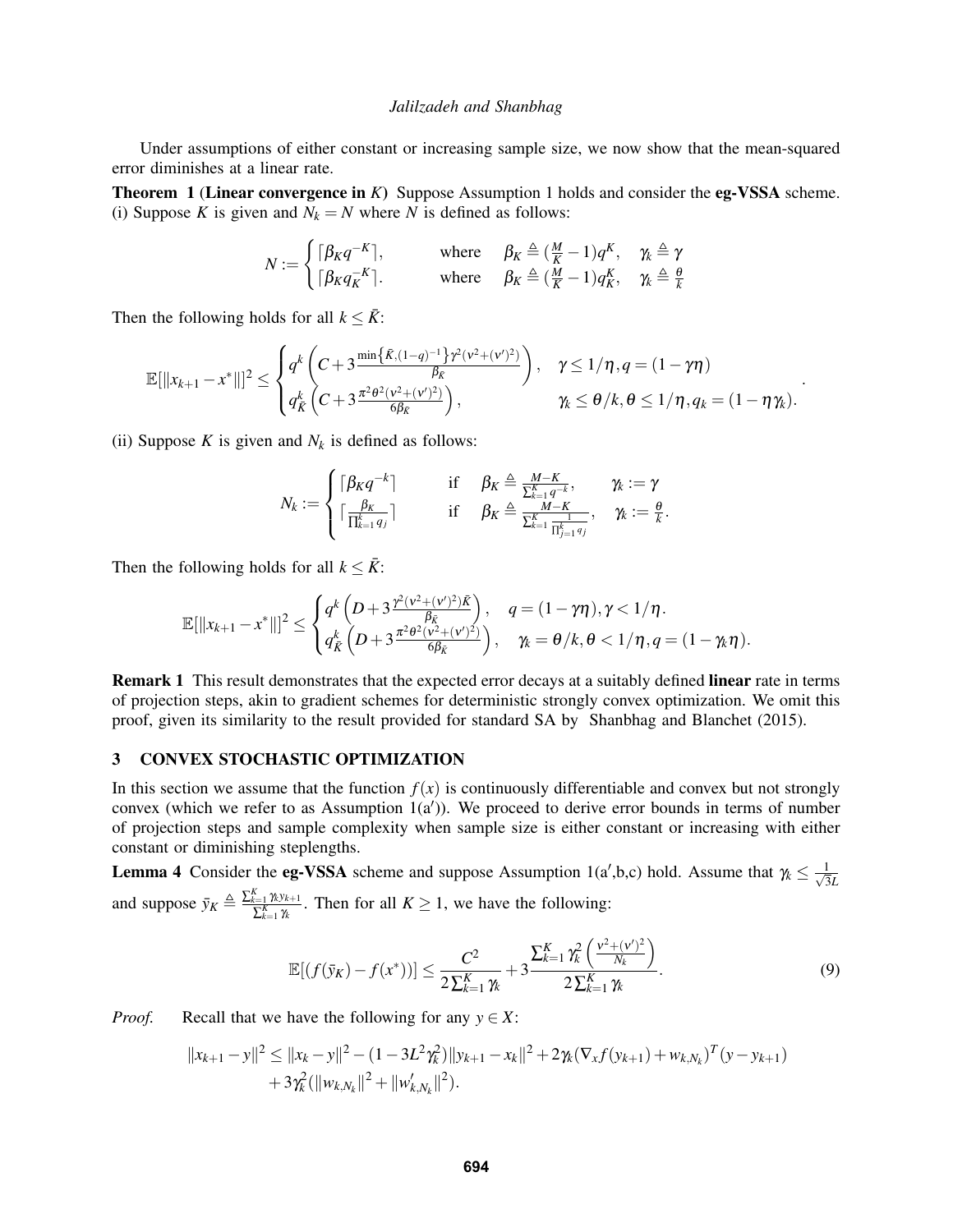Consequently, this holds for an optimal solution  $x^*$ .

$$
||x_{k+1} - x^*||^2 \le ||x_k - x^*||^2 - (1 - 3L^2 \gamma_k^2) ||y_{k+1} - x_k||^2 + 2\gamma_k (\nabla_x f(y_{k+1}) + w_{k,N_k})^T (x^* - y_{k+1})
$$
  
+ 3 $\gamma_k^2 (||w_{k,N_k}||^2 + ||w'_{k,N_k}||^2)$   
=  $||x_k - x^*||^2 - (1 - 3L^2 \gamma_k^2) ||y_{k+1} - x_k||^2 + 2\gamma_k \nabla_x f(y_{k+1})^T (x^* - y_{k+1}) + 2\gamma_k w_{k,N_k}^T (x^* - y_{k+1})$   
+ 3 $\gamma_k^2 (||w_{k,N_k}||^2 + ||w'_{k,N_k}||^2).$ 

By convexity, we have that

$$
2\gamma_k \nabla_x f(y_{k+1})^T (x^* - y_{k+1}) \leq 2\gamma_k (f(x^*) - f(y_{k+1})),
$$

implying that

 $\blacksquare$ 

$$
||x_{k+1}-x^*||^2 \le ||x_k-x^*||^2 - (1-3L^2\gamma_k^2)||y_{k+1}-x_k||^2 + 2\gamma_k(f(x^*) - f(y_{k+1})) + 2\gamma_k w_{k,N_k}^T(x^* - y_{k+1}) + 3\gamma_k^2(||w_{k,N_k}||^2 + ||w_{k,N_k}'||^2).
$$

But this implies that

$$
2\chi(f(y_{k+1}) - f(x^*)) \le ||x_k - x^*||^2 - ||x_{k+1} - x^*||^2 - (1 - 3L^2\gamma_k^2)||y_{k+1} - x_k||^2 + 2\gamma_k w_{k,N_k}^T(x^* - y_{k+1}) + 3\gamma_k^2(||w_{k,N_k}||^2 + ||w_{k,N_k}'||^2).
$$

If γ*<sup>k</sup>* ≤ 1/( 3*L*), we have that

$$
2\gamma_{k}(f(y_{k+1}) - f(x^{*})) \leq ||x_{k} - x^{*}||^{2} - ||x_{k+1} - x^{*}||^{2} + 2\gamma_{k}w_{k,N_{k}}^{T}(x^{*} - y_{k+1}) + 3\gamma_{k}^{2}(||w_{k,N_{k}}||^{2} + ||w_{k,N_{k}}'||^{2}).
$$
  

$$
\implies \sum_{k=1}^{K} 2\gamma_{k}(f(y_{k+1}) - f(x^{*})) \leq ||x_{1} - x^{*}||^{2} - ||x_{K+1} - x^{*}||^{2}
$$

$$
+ \sum_{k=1}^{K} (2\gamma_{k}w_{k,N_{k}}^{T}(x^{*} - y_{k+1}) + 3\gamma_{k}^{2}(||w_{k,N_{k}}||^{2} + ||w_{k,N_{k}}'||^{2})),
$$

where the second inequality follows from summing from  $k = 1$  to *K*. If  $\bar{y}_K \triangleq \frac{\sum_{k=1}^K \gamma_{k}y_{k+1}}{\sum_{k=1}^K \gamma_{k}}$  $\frac{\sum_{k=1}^{K} \gamma_k y_{k+1}}{\sum_{k=1}^{K}}$ , by convexity, we have  $(\sum_{k=1}^{K} \gamma_k) (f(\bar{y}_K) - f(x^*)) \leq \sum_{k=1}^{K} \gamma_k (f(y_{k+1}) - f(x^*))$ . It follows that

$$
\left(2\sum_{k=1}^{K} \gamma_{k}\right)(f(\bar{y}_{K}) - f(x^{*})) \leq ||x_{1} - x^{*}||^{2} - ||x_{K+1} - x^{*}||^{2} \n+ \sum_{k=1}^{K} \left(2\gamma_{k}w_{k,N_{k}}^{T}(x^{*} - y_{k+1}) + 3\gamma_{k}^{2}(||w_{k,N_{k}}||^{2} + ||w_{k,N_{k}}'||^{2})\right) \n\implies \mathbb{E}[(f(\bar{y}_{K}) - f(x^{*}))] \leq \frac{\mathbb{E}[\Vert x_{1} - x^{*} \Vert^{2}] - \mathbb{E}[\Vert x_{K+1} - x^{*} \Vert^{2}]}{2\sum_{k=1}^{K} \gamma_{k}} + \frac{\sum_{k=1}^{K} 2\gamma_{k} \mathbb{E}[w_{k,N_{k}}^{T}(x^{*} - y_{k+1})]}{2\sum_{k=1}^{K} \gamma_{k}} \n+ \frac{3\sum_{k=1}^{K} \gamma_{k}^{2} (\mathbb{E}[\Vert w_{k,N_{k}} \Vert^{2} + \Vert w_{k,N_{k}}' \Vert^{2}])}{2\sum_{k=1}^{K} \gamma_{k}} \n\leq \frac{\mathbb{E}[\Vert x_{1} - x^{*} \Vert^{2}]}{2\sum_{k=1}^{K} \gamma_{k}} + \frac{3\sum_{k=1}^{K} \gamma_{k}^{2} (\mathbb{E}[\Vert w_{k,N_{k}} \Vert^{2} + \Vert w_{k,N_{k}}' \Vert^{2}])}{2\sum_{k=1}^{K} \gamma_{k}} \n\leq \frac{C^{2}}{2\sum_{k=1}^{K} \gamma_{k}} + 3\frac{\sum_{k=1}^{K} \gamma_{k}^{2} (\frac{y^{2} + (y')^{2}}{N_{k}})}{2\sum_{k=1}^{K} \gamma_{k}}.
$$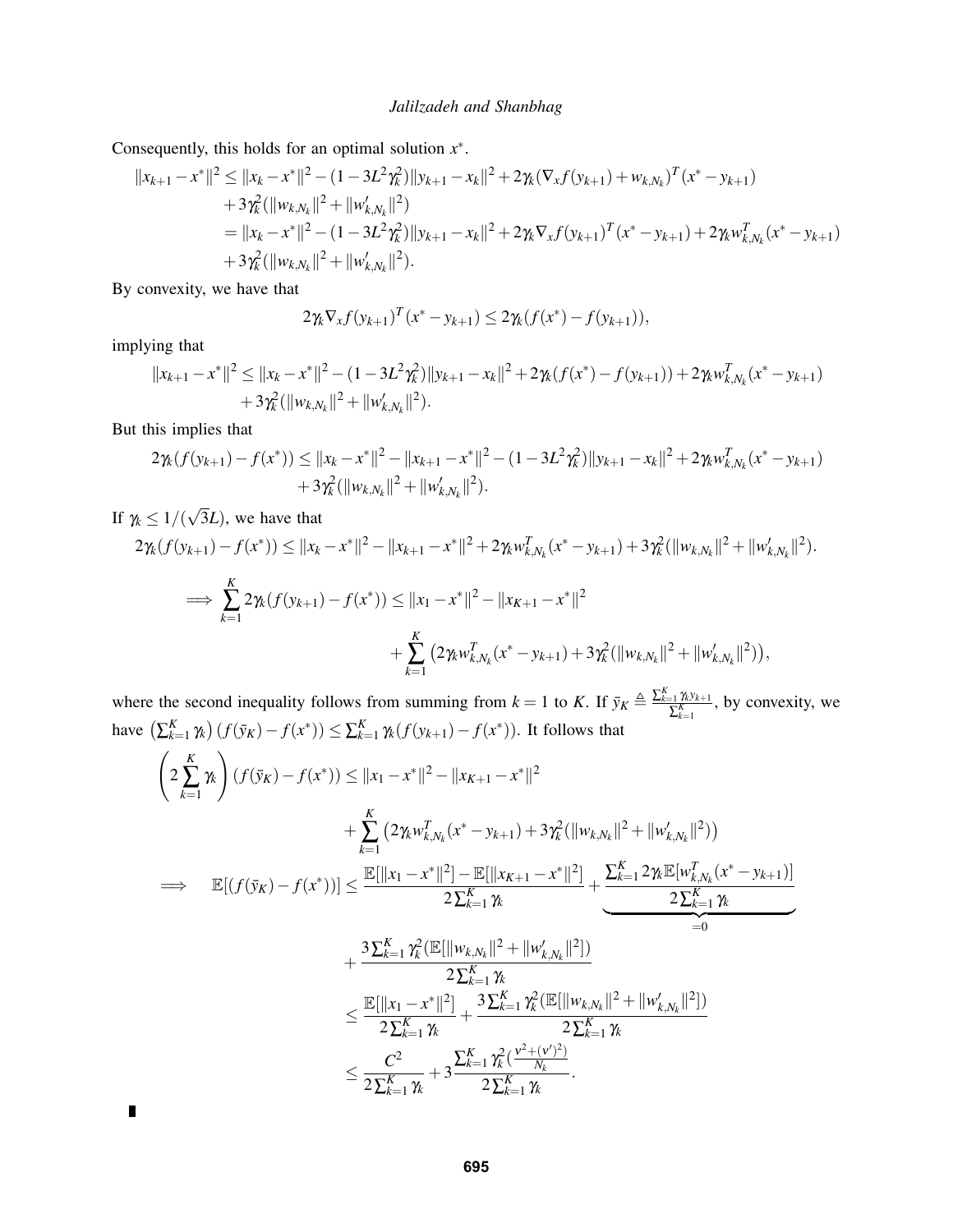We now refine this result through four corollaries, one for each specialization of our **eg-VSSA** scheme.

Corollary 2 (Constant sample size and steplength) Consider the eg-VSSA scheme. Suppose Assumption 1(a',b,c) holds and for all  $k \ge 1$ ,  $N_k = N$ , and  $\gamma_k = \gamma \le 1/\sqrt{3}L$ . Then we have the following:

(i) If  $N_k = 1$  and  $\gamma_k = \gamma$ ,  $\mathbb{E}[f(\bar{y}_k) - f(x^*)] \leq \frac{C^2 L \sqrt{k}}{\sqrt{k}}$  $\frac{2L\sqrt{3}}{2}$  $\frac{\sqrt{3}}{\overline{K}} = \frac{C^2 L \sqrt{M}}{\sqrt{M}}$  $\frac{2L\sqrt{3}}{2}$  $\frac{\sqrt{3}}{M}$  for all  $K \geq 1$ .

(ii) If 
$$
N_k = N \ge \frac{v^2 + (v')^2}{L^2 C^2}
$$
 and  $\gamma_k = \gamma$ ,  $\mathbb{E}[f(\bar{y}_K) - f(x^*)] \le \frac{C^2 L \sqrt{3}}{\sqrt{K}} \le \frac{C^2 L \sqrt{3N}}{\sqrt{M}}$  for all  $K \ge 1$ .

*Proof.* We omit the proof of (i) and only prove part (ii). By setting  $N_k = N$  and  $\gamma_k = \gamma$  in inequality (9) and assuming that  $\beta$  satisfies  $\beta \ge \max(1, \frac{L^2 C^2 N}{(v^2 + (v^2))^2})$  $\frac{L^2 C^2 N}{(\nu^2 + (\nu')^2)}$ ), we obtain:

$$
\mathbb{E}\left[f(\bar{y}_K) - f(x^*)\right] \le \frac{C^2}{2K\gamma} + \frac{3(\nu^2 + (\nu')^2)\gamma}{2N} \le \frac{C^2}{2K\gamma} + \frac{3\beta(\nu^2 + (\nu')^2)\gamma}{2N}.
$$
\n(10)

Minimizing the right hand side in  $\gamma$ , we obtain

$$
\gamma^* = \frac{CN^{1/2}}{\sqrt{3\beta K (v^2 + (v')^2)}}
$$

where  $\gamma^* \leq \frac{1}{\sqrt{3}}$  $\frac{1}{3L}$  by choice of β. Now by substituting  $\gamma^*$  in (10) and using the fact that  $K = \lfloor (M/N) \rfloor \ge M/N$ , we obtain the desired result.

Next, we assume that  $N_k$  is an increasing sequence and the steplength is constant; specifically, let  $N_k = N_0 k^a$  and  $\gamma_k = \gamma$  for all *k*.

Corollary 3 (Increasing sample size and constant steplength) Consider the eg-VSSA scheme. Suppose Assumption 1(a',b,c) holds and for all *k*,  $N_k = N_0 k^a$  and  $\gamma_k = \gamma \leq 1/2$ √  $\overline{3}L$ , where  $a \in [0,1)$ . If  $N_0 \geq \frac{v^2 + (v')^2}{C^2L^2(1-a)}$  $\frac{V + (V)}{C^2 L^2 (1-a)}$ then we have the following for all  $K \geq 1$ :

$$
\mathbb{E}\left[f(\bar{\mathbf{y}}_K) - f(x^*)\right] \le \frac{C^2 L \sqrt{3}}{K^{\left(\frac{1+a}{2}\right)}} \le \frac{C^2 L \sqrt{3N_0}}{\sqrt{M(1+a)}}.
$$
\n(11)

*Proof.* By letting  $N_k = N_0 k^a$  and  $\gamma_k = \gamma$  in (9) we obtain:

$$
\mathbb{E}\left[f(\bar{y}_K) - f(x^*)\right] \le \frac{C^2}{2K\gamma} + \frac{3\gamma(\nu^2 + (\nu')^2)\sum_{k=1}^K k^{-a}}{2KN_0} \le \frac{C^2}{2K\gamma} + \frac{3\beta\gamma(\nu^2 + (\nu')^2)K^{-a}}{2N_0(1-a)},\tag{12}
$$

where the second inequality follows by noting that  $\sum_{k=1}^{K} k^{-a} \leq \int_0^K k^{-a} dk$  and by choosing  $\beta = \frac{L^2 C^2 N_0(1-a)}{(\gamma^2 + (\gamma')^2)}$  $\frac{C_{N0}(1-a)}{(v^2+(v')^2)}$ . Note that  $\beta \ge 1$  based on our assumption on  $N_0$ . The minimal value of the right-hand side is at

$$
\gamma^* = \sqrt{\frac{C^2 N_0 (1-a)}{3 \beta K^{(1-a)} (\nu^2 + (\nu')^2)}},
$$

where  $\gamma^* \leq 1/(\sqrt{2})$  $\overline{3}L$ ) by choice of  $\beta$  and  $N_0$ . Now by substituting  $\gamma^*$  and  $\beta$  into (12) we obtain the desired result in terms of *K*. Since *K* is the largest integer such that  $\sum_{k=1}^{K} N_0 k^a \leq M$  we conclude that  $M \le \sum_{k=1}^{K+1} N_0 k^a$ . By using the inequality  $\sum_{k=1}^{K+1} N_0 k^a \le \int_{k=0}^{K+2} N_0 x^a dx$ , we obtain that

$$
K \geq \frac{(M(a+1))^{\frac{1}{a+1}}}{N_0^{\frac{1}{a+1}}}.
$$

By substituting the aforementioned inequality in (12), we obtain the bound in terms of *M*.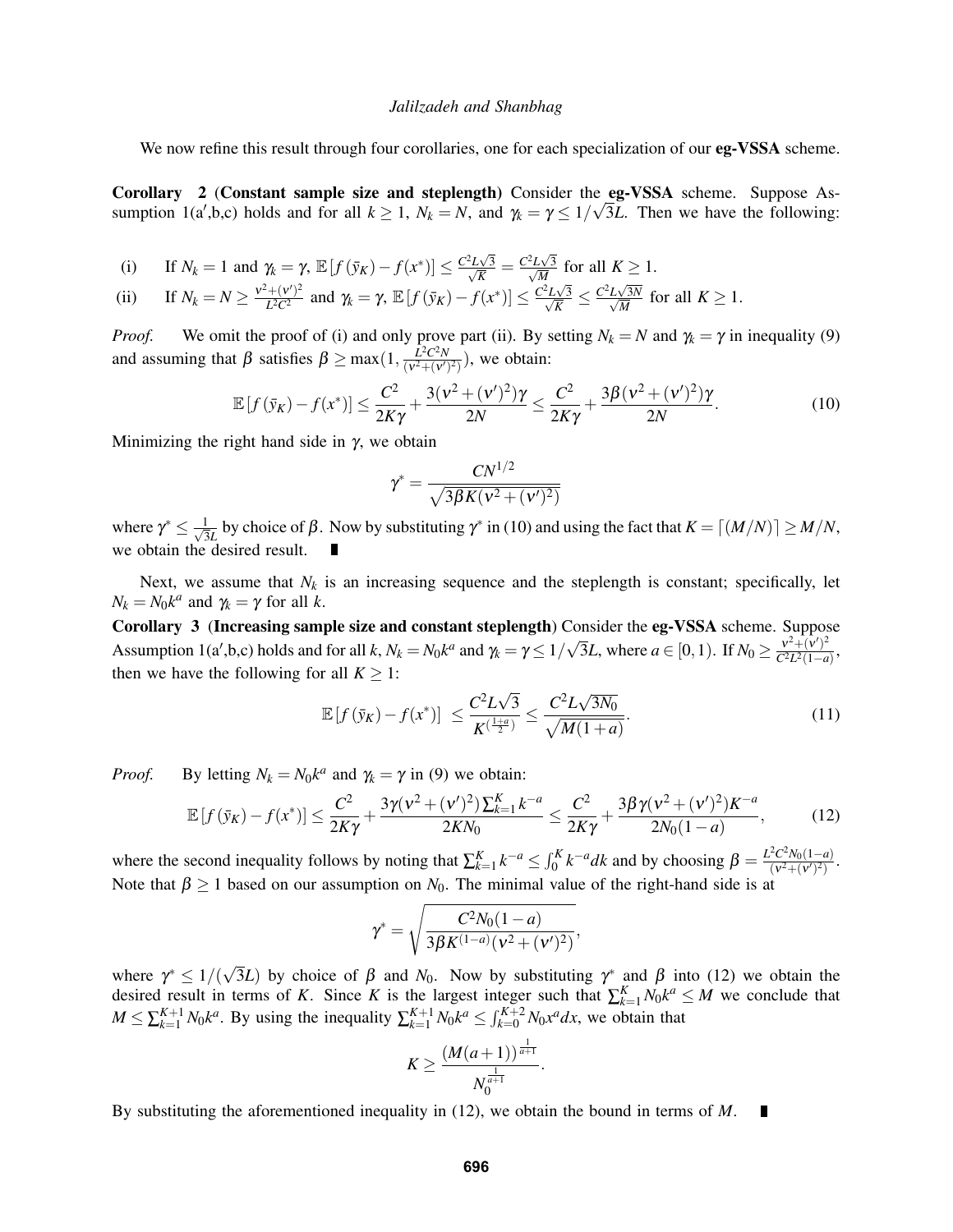Next, we consider a setting where  $\gamma_k = \gamma_0 k^{-b}$ ,  $b \in [0, 1/2)$  and the sample-size is either constant (Cor. 4) or increasing (Cor. 5).

Corollary 4 (Constant sample size and diminishing steplength) Consider the eg-VSSA scheme. Suppose Assumption 1(a',b,c) holds and for  $k \ge 1$ ,  $N_k = N$ , and  $\gamma_k = \gamma_0 k^{-b}$  where  $\gamma_0 \le 1/\sqrt{3}L$  and  $b \in [0, 1/2)$ . If  $N \geq \frac{v^2 + (v')^2}{C^2 L^2 (1 - 2)}$  $\frac{V^2 + (V)^2}{C^2 L^2 (1-2b)}$ , then the following holds for all *K* ≥ 1:

$$
\mathbb{E}\left[f(\bar{y}_K) - f(x^*)\right] \le \frac{C^2 L \sqrt{3} (1 - b) K^{\frac{1}{2} - b}}{\left((1 + K)^{(1 - b)} - 1\right)} \le \frac{C^2 L \sqrt{3} (1 - b)}{\left((\frac{M}{N} + 1)^{\frac{1}{2}} - (\frac{M}{N} + 1)^{b - \frac{1}{2}}\right)}.
$$
\n(13)

*Proof.* In inequality (9) let  $N_k = N$  and  $\gamma_k = \gamma_0 k^{-b}$ . Consequently we have that

$$
\mathbb{E}\left[f\left(\bar{y}_K\right) - f\left(x^*\right)\right] \le \frac{C^2}{2\gamma_0 \sum_{k=1}^K k^{-b}} + 3\frac{(\nu^2 + (\nu')^2)\gamma_0 \sum_{k=1}^K k^{-2b}}{2N\sum_{k=1}^K k^{-b}} \\
\le \frac{C^2(1-b)}{2\gamma_0((1+K)^{(1-b)}-1)} + \frac{3\beta\gamma_0(\nu^2 + (\nu')^2)(1-b)K^{(1-2b)}}{2(1-2b)N((1+K)^{(1-b)}-1)},\n\tag{14}
$$

where  $\sum_{k=1}^{K} k^{-b} \ge \int_{1}^{K+1} x^{-b} dx$ ,  $\sum_{k=1}^{K} k^{-2b} \le \int_{0}^{K} x^{-2b} dx$  and  $\beta = C^2 L^2 (1 - 2b) N / (v^2 + (v')^2) \ge 1$  by choice of *N*. The optimal value of  $\gamma_0$  follows by minimizing the right hand side in  $\gamma_0$ , leading to

$$
\gamma_0^* = \sqrt{\frac{C^2(1-2b)N}{3\beta(\nu^2 + (\nu')^2)K^{(1-2b)}}},
$$

where  $\gamma^* \leq \frac{1}{\sqrt{3}}$  $\frac{1}{3L}$  by choice of  $\beta$  and  $N_k = N \ge \frac{v^2 + (v')^2}{C^2 L^2 (1 - 2l)}$  $\frac{v^2 + (v')^2}{C^2 L^2 (1-2b)}$ . By substituting  $\gamma_0^*$  and  $\beta$ , the right hand side of (14) can be optimized as follows:

$$
\mathbb{E}[f(\bar{y}_K) - f(x^*)] \le \frac{C^2 L \sqrt{3} (1-b) K^{\frac{1}{2}-b}}{((1+K)^{(1-b)}-1)}.
$$

Then by noting that  $K = [M/N] \ge M/N$ , our result follows with a little algebra as seen next.

$$
\frac{C^2L\sqrt{3}(1-b)K^{\frac{1}{2}-b}}{((1+K)^{(1-b)}-1)}\leq \frac{C^2L\sqrt{3}(1-b)(\frac{M}{N}+1)^{\frac{1}{2}-b}}{((\frac{M}{N}+1)^{1-b}-1))}=\frac{C^2L\sqrt{3}(1-b)}{\left((\frac{M}{N}+1)^{\frac{1}{2}}-(\frac{M}{N}+1)^{b-\frac{1}{2}}\right)}.
$$

 $\blacksquare$ 

Corollary 5 (Increasing sample size and diminishing steplength) Consider the eg-VSSA scheme. **Corollary** 5 (Increasing sample size and diminishing steplength) Consider the Suppose Assumption 1(a',b,c) holds and for  $k \ge 1$ ,  $N_k = N_0 k^a$  and  $\gamma_k = \gamma_0 k^{-b} \le 1/\sqrt{k}$ 3*L* where  $a \in [0,1)$ and  $b \in [0, 1/2)$ . Then if  $2b + a < 1$  and  $N_0 \ge \frac{v^2 + (v')^2}{C^2 L^2 (1 - 2b)}$  $\frac{V^2 + (V^2)}{C^2 L^2 (1 - 2b - a)}$ , then we have the following for *K* ≥ 1:

$$
\mathbb{E}\left[f\left(\bar{y}_K\right) - f\left(x^*\right)\right] \le \frac{C^2 L (1 - b)\sqrt{3}}{\left((K+1)^{\left(\frac{1}{2} + \frac{a}{2}\right)} - (K+1)^{\left(b + \frac{a}{2} - \frac{1}{2}\right)}\right)}
$$
(15)

$$
\leq \frac{C^2 L (1-b)\sqrt{3}}{\left(\left(\frac{M(a+1)}{N_0}\right)^{\frac{1}{a+1}}-1\right)^{\left(\frac{1}{2}+\frac{a}{2}\right)} - \left(\left(\frac{M(a+1)}{N_0}\right)^{\frac{1}{a+1}}+1\right)^{\left(b+\frac{a}{2}-\frac{1}{2}\right)}}.
$$
(16)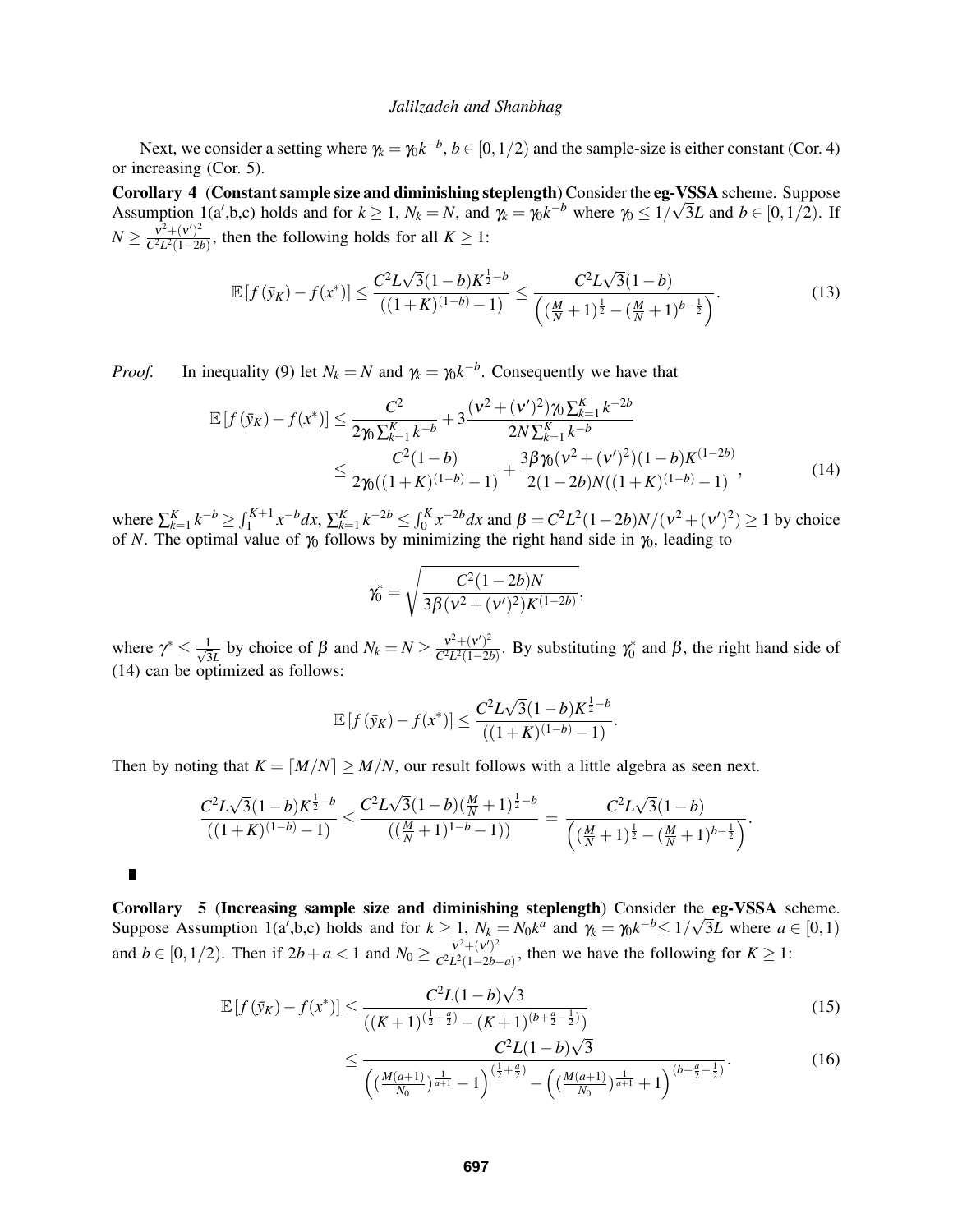*Proof.* First, we let  $N_k = N_0 k^a$  and  $\gamma_k = \gamma_0 k^{-b}$  in inequality (9) and obtain the following:

$$
\mathbb{E}\left[f\left(\bar{y}_K\right) - f(x^*)\right] \le \frac{C^2}{2\gamma_0 \sum_{k=1}^K k^{-b}} + \frac{3\gamma_0(\nu^2 + (\nu')^2) \sum_{k=1}^K k^{-2b-a}}{2N_0 \sum_{k=1}^K k^{-b}}
$$

We know that  $\sum_{k=1}^{K} k^{-b} \ge \int_{1}^{K+1} x^{-b} dx$  and  $\sum_{k=1}^{K} k^{(-2b-a)} \le \int_{0}^{K} x^{(-2b-a)} dx$ . Therefore,

$$
\mathbb{E}\left[f(\bar{y}_K) - f(x^*)\right] \le \frac{C^2(1-b)}{2\gamma_0((K+1)^{(1-b)}-1)} + \frac{3\beta\gamma_0(\nu^2 + (\nu')^2)(1-b)(K+1)^{(1-2b-a)}}{2N_0((K+1)^{(1-b)}-1)(1-2b-a)}.\tag{17}
$$

.

П

By optimizing the right hand side over  $\gamma_0$ , we obtain  $\gamma_0^* = \sqrt{\frac{1}{3L^2(K+1)(1-2b-a)}} \le \frac{1}{\sqrt{3}}$  $\frac{1}{3L}$  by choosing  $\beta =$ *C* 2*L* <sup>2</sup>*N*0(1−2*b*−*a*)  $\frac{N_0(1-2b-a)}{v^2+(v')^2}$ . By substituting  $\gamma_0^*$  in (17), we obtain the following:

$$
\mathbb{E}\left[f(\bar{y}_K) - f(x^*)\right] \le \frac{C^2 L(1-b)\sqrt{3(K+1)^{(1-2b-a)}}}{((K+1)^{(1-b)}-1)} = \frac{C^2 L(1-b)\sqrt{3}}{((K+1)^{(\frac{1}{2}+\frac{a}{2})} - (K+1)^{(b+\frac{a}{2}-\frac{1}{2})})}.
$$
(18)

To obtain an error bound in terms of *M*, we derive lower and upper bounds for *K*:

$$
\int_{k=0}^{K} N_0 k^a dk \le \sum_{k=1}^{K} N_0 k^a \le M \le \sum_{k=1}^{K+1} N_0 k^a \le \int_{k=0}^{K+2} N_0 k^a dk
$$
\n
$$
\implies \frac{(M(a+1))^\frac{1}{a+1}}{N_0^\frac{1}{a+1}} - 2 \le K \le \frac{(M(a+1))^\frac{1}{a+1}}{N_0^\frac{1}{a+1}}.\tag{19}
$$

Now by substituting (19) in (18), the required bound in terms of *M* can be seen to be (16).

# 4 INSIGHTS AND TRADE-OFFS

=⇒

In this section, we provide some insights regarding the rate statements in the previous section and conclude with a trade-off analysis between computational and sample complexity.

(i) Constant sample size and steplength: As captured by Corollary 2, we observe that the theoretical (1) **Constant sample size and steplength:** As captured by Corollary 2, we observe that the theoretical bound deteriorates by  $\sqrt{N}$  in comparison with case for standard stochastic approximation with  $N = 1$  (See Nemirovski et al. (2009)) but provides a solution in  $\lfloor (M/N) \rfloor$  projection steps.

(ii) Increasing sample size and constant steplength: As seen in Corollary 3, while the rate in terms of sample-complexity stays the same, if  $N_0 \le (1+a)$ , the theoretical bound actually **improves** by a constant factor of  $\sqrt{N_0/(1+a)}$  in comparison with the standard case with  $N = 1$  and an optimal steplength where the sample-size sequence is  $N_k = N_0 k^a$  and  $N_0/(1+a) \le 1$ . Specifically if  $N_0 = 1, a = 1-\varepsilon$ , and  $(v^2 + (v')^2)/(L^2C^2\varepsilon) \le 1$ , the improvement will be  $\sqrt{1/(2-\varepsilon)}$  but requires no more than  $\mathcal{O}(1/K^{1+\varepsilon/2})$ projection steps. In fact, we see that the rate tends to the optimal non-accelerated rate for standard gradient methods in terms of projection steps as  $\varepsilon \to 0$ . It is also worth emphasizing that standard stochastic approximation schemes utilize *M* projection steps while the proposed scheme requires only  $((2 - \varepsilon)M)^{1/(2-\varepsilon)}$ projection steps.

(iii) Constant sample size and diminishing steplength: This scheme is captured by Corollary 4 and when  $\gamma_k = \gamma_0 k^{-b}$  if  $b = \frac{1}{2}$  $\frac{1}{2}$  and  $N_k = N$ , the expected sub-optimality can be bounded as follows:

$$
\frac{C^2L\sqrt{3}(1-b)}{\left((\frac{M}{N}+1)^{\frac{1}{2}}-(\frac{M}{N}+1)^{b-\frac{1}{2}}\right)}=\frac{C^2L\sqrt{3}}{2\left((\frac{M}{N}+1)^{\frac{1}{2}}-1\right)}\leq \frac{C^2L\sqrt{3}\sqrt{N}}{2\left(M^{\frac{1}{2}}-\sqrt{N}\right)}.
$$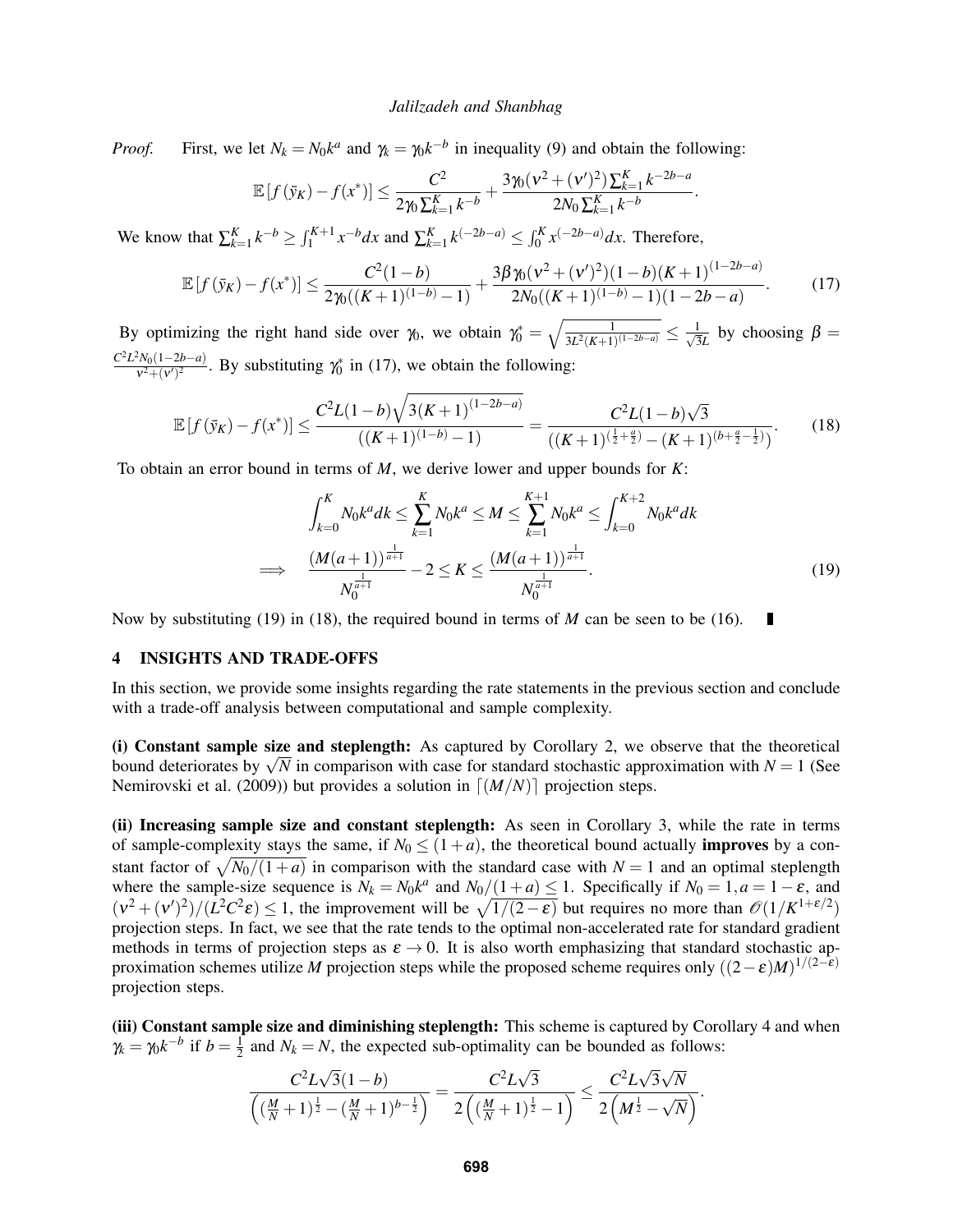In effect, similar to (i), we obtain an approximate degradation of  $\sqrt{N}$  in the bound but the rate appears to be close to the canonical rate.

(iv) Increasing sample size and diminishing steplength: Finally, by Corollary 5, when  $N_k = N_0 k^a$  and  $\gamma_k = \gamma_0 k^{-b}$ , if  $2b + a < 1$ ,  $a = 1$  and  $b = \varepsilon$ , then one attains close to the optimal rate:

$$
\frac{C^2L(1-\varepsilon)\sqrt{3}}{(\sqrt{2M}-1)-(\sqrt{2M}+1)^{\varepsilon}},
$$

but at a computational cost of  $\sqrt{M}$  steps rather than *M* steps for standard SA schemes.

Trade-off analysis between sample and computational complexity: Traditional implementations of stochastic approximation with  $N_k = 1$  lead to a worst-case error of  $\mathcal{O}(M^{-1/2})$  and require M projection steps. Consider a setting where  $\gamma_k = \gamma$  and  $N_k = N_0 k^a$ :

 $N_0 = 1$ ,  $a \in [0, (1-\varepsilon)]$ : Based on Corollary 3, when  $N_0 = 1$ , we note that the empirical error decays at  $\mathscr{O}(M^{-1/2})$  when *a* varies from 0 to 1 –  $\varepsilon$  while the computational effort changes from *M* to  $((2-\varepsilon)M)^{1/(2-\varepsilon)}$ . In effect, an optimal empirical error is guaranteed with far less computational effort.

 $N_0$  ∈ {1,..., [M<sup>1-δ</sup>]}, a constant: From Table 1, we see a degradation in worst-case error when  $N_0$  is raised for constant *a*. For instance, when  $N_0 = 1$ , we recover the canical result for stochastic approximation, leading to accuracy of  $M^{-0.5}$  with a computational complexity of *M* projection steps. If  $N_0$  is increased to  $\overline{M}$  and  $a = 1 - \varepsilon$ , the resulting computational complexity reduces to  $(\sqrt{M})^{1/(2-\varepsilon)} (2-\varepsilon)^{1/(2-\varepsilon)}$  (approx. *M*<sup>1/4</sup>) with an error of  $M^{-1/4}$  (2 -  $\varepsilon$ )<sup>-0.5</sup>. For instance, if  $M = 1e6$  and  $\varepsilon = 0.01$ ,  $N_0 = \sqrt{M}$  reduces the computational complexity from 1e6 to approximately 46 projection steps while the accuracy worsens from  $1e-3$  to  $1.4e-(3/2)$ .

| $N_0$          | Samp-complex | Comp-complex                                        | £                           |  |  |
|----------------|--------------|-----------------------------------------------------|-----------------------------|--|--|
|                |              |                                                     | $M^{-0.5}$                  |  |  |
| $M^{0.125}$    | M            | $(M^{0.875})^{\frac{1}{a+1}}(a+1)^{\frac{1}{a+1}}$  | $M^{-0.4375}(1+a)^{-0.5}$   |  |  |
| $M^{0.25}$     | М            | $(M^{0.75})^{\frac{1}{a+1}}(a+1)^{\frac{1}{a+1}}$   | $M^{-0.375}(1+a)^{-0.5}$    |  |  |
| $M^{0.5}$      | М            | $(M^{0.5})^{\frac{1}{a+1}}(a+1)^{\frac{1}{a+1}}$    | $M^{-0.25}(1+a)^{-0.5}$     |  |  |
| $M^{1-\delta}$ | М            | $(M^{\delta})^{\frac{1}{a+1}}(a+1)^{\frac{1}{a+1}}$ | $M^{-\delta/2}(1+a)^{-0.5}$ |  |  |

Table 1: Constant sample complexity with  $N_k = N_0 k^a$ .

## 5 NUMERICAL EXAMPLES

Next, we apply the proposed schemes on an example where empirical and theoretical error as well as CPU time are compared for different choices of *a* and *b*. Consider a stochastic network utility problem with a network with *N* users, having *r* resources with finite capacity where *c<sup>j</sup>* is capacity of *j th* resource and matrix  $A \in \{0,1\}^{r \times N}$  is the network adjacent matrix. We assume that each user can utilize a subset of resources and the resulting optimization problem is as follows:  $\min_{Ax \leq c} \mathbb{E} \left[ -\sum_{i=1}^{N} k_i(\xi_i) \log(1+x_i) + ||Ax||^2 \right]$  where  $k_i(\xi_i)$  is an uncertain parameter. Here,  $c = (0.1, 0.15, 0.2, 0.1, 0.15, 0.2, 0.2, 0.2, 0.15, 0.25), x \ge 0, n = 5, k_i(\xi_i)$ has an uniform distribution  $U(0.2, 1)$  for all *i*, and  $M = 1000$ .

Table 2: Constant sample size and steplengths.

| N   | $   f(x) - f(x^*)  $ | iteration<br># | Theor.<br>bound | <b>CPH</b><br>Time |
|-----|----------------------|----------------|-----------------|--------------------|
| 100 | $1.230e-01$          |                | $4.490e+01$     | 2.611e-01          |
| 10  | $1.149e-02$          | 101            | $1.420e+01$     | $2.613e+00$        |
|     | 5.785e-03            | 1000           | $4.490e+00$     | $2.592e+01$        |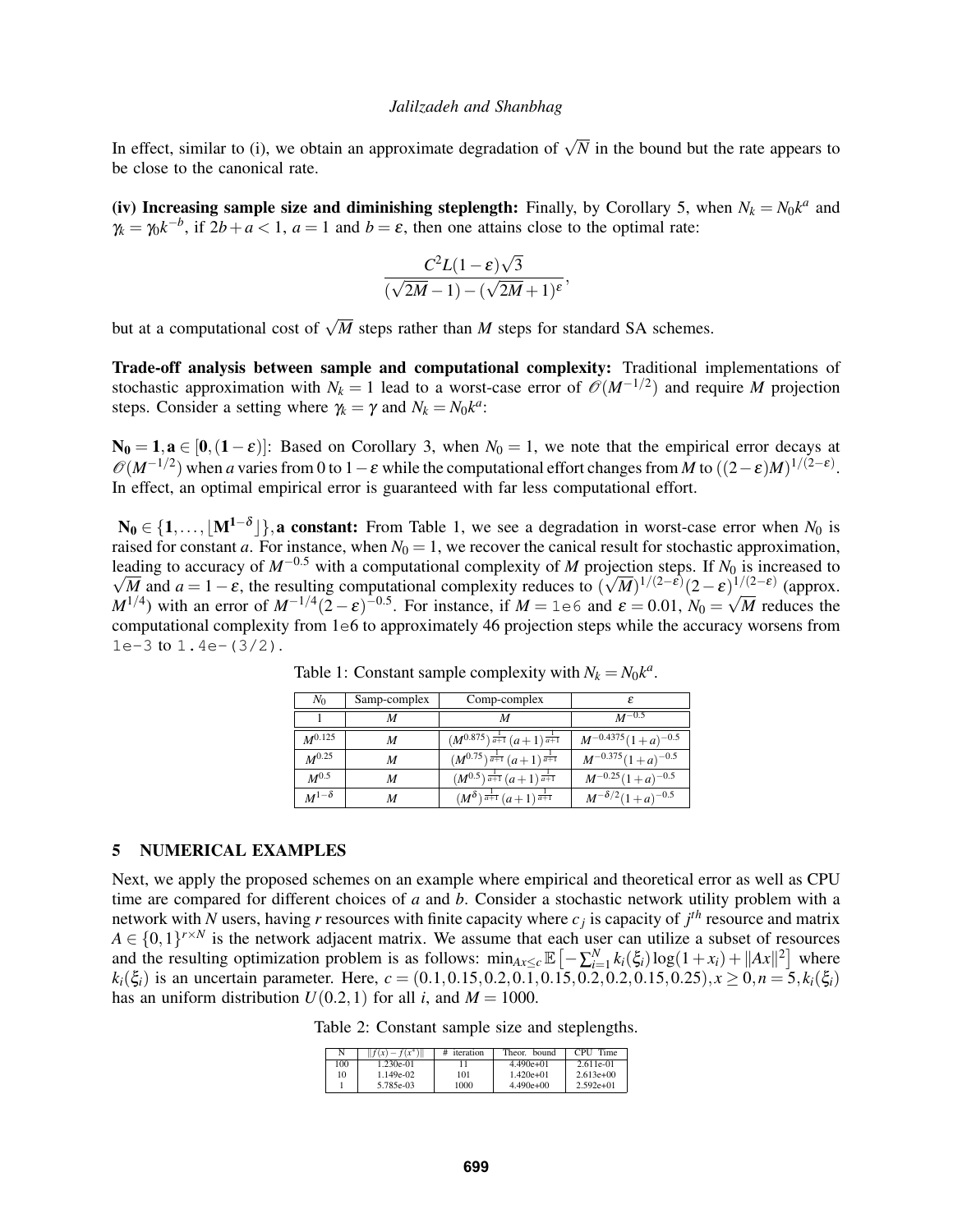

Figure 1: Comparison across schemes: Number of iterations vs empirical error.

Constant sample-size schemes with constant steplength: Table 2 compares eg-VSSA schemes when  $N = 1$  with settings of  $N = 10$  and 100 with optimally chosen steplengths. Note that when  $N = 1$ , the scheme requires *M* projection steps. It can be seen that schemes with  $N = 1$  take about 100 times more than schemes with  $N = 100$  while  $N = 1$  provides an expected sub-optimality error of about 0.0058 in comparison with about 0.123 for  $N = 100$ . In short, naive batching schemes perform poorly in terms of empirical error, corresponding well with the degradation suggested by theory.

**Increasing sample-size schemes:** In Table 3, with  $\gamma_k = \gamma$  (optimally chosen) and  $N_k = k^a$ , we notice that the scheme performs well for diverse choices of *a* compared with standard SA schemes. As seen in Table 2, when  $N_k = 1$ , we obtain an empirical accuracy of 0.0058 and require 1000 projection steps. In comparison, if  $a = 0.5$ , the empirical accuracy improves to 0.00336 (improvement by  $42\%$ ) and requires approximately 132 projection steps (7.7 times less effort). When *a* = 0.9, we observe that empirical accuracy drops to 0.00105 (an improvement of 82%) and requires 54 steps (an improvement by a factor of 19) as seen in Table 3. Similarly, as seen in Table 4, when  $\gamma_k$  is a diminishing sequence, we notice for the same level of *a*, we see slight improvements in the empirical accuracy. Figure 1 provides a graphical comparison of how the three implementations compare in terms of trajectories.

Table 3: 
$$
N_k = N_0 k^a
$$
,  $\gamma_k = \gamma$ .

Table 4:  $N_k = N_0 k^a, \gamma_k = \gamma_0 k^{-b}$ .

| a         |            | $ f(x) - f(x^*) $ | iteration | Theor.<br>bound | Time<br><b>CPU</b> |           |               | $   f(x) - f(x^*)  $ | iteration | Theor.<br>bound | CPU<br>Time |
|-----------|------------|-------------------|-----------|-----------------|--------------------|-----------|---------------|----------------------|-----------|-----------------|-------------|
| 1.0e-01   | $\sqrt{ }$ | 5.474e-03         | 529       | $2.473e+00$     | $.357e + 01$       | $.0e-01$  | $4,000e-01$   | 4.473e-03            | 529       | $2.624e+00$     | l.404e+01   |
| $2.0e-01$ | $\Omega$   | 5.036e-03         | 369       | $2.369e+00$     | $9.435e+00$        | $2.0e-01$ | 3.500e-01     | $4.203e-03$          | 369       | $2.721e+00$     | $9.481e+00$ |
| $3.0e-01$ | $\Omega$   | $4.520e-03$       | 249       | $2.278e+00$     | 6.381e+00          | 3.0e-01   | 3.000e-01     | 3.841e-03            | 249       | $2.814e+00$     | $6.388e+00$ |
| $4.0e-01$ | $\Omega$   | $4.046e-03$       | 177       | $2.198e+00$     | $4.534e+00$        | $4.0e-01$ | 2.500e-01     | 3.515e-03            | 177       | $2.903e+00$     | $4.514e+00$ |
| $5.0e-01$ | $\Omega$   | 3.360e-03         | 132       | $2.128e+00$     | 366e+00            | 5.0e-01   | $2.000e-01$   | 3.021e-03            | 132       | $2.991e+00$     | $3.362e+00$ |
| $6.0e-01$ | $\Omega$   | 2.834e-03         | 102       | $2.065e+00$     | $2.587e+00$        | $6.0e-01$ | .500e-01      | 2.577e-03            | 102       | $3.075e+00$     | 2.588e+00   |
| $7.0e-01$ | $\Omega$   | 2.319e-03         | 80        | $2.009e+00$     | 2.028e+00          | $7.0e-01$ | 1.000e-01     | 2.152e-03            | 80        | $3.157e+00$     | $2.020e+00$ |
| 8.0e-01   | $\Omega$   | 1.774e-03         | 65        | $0.958e+00$     | $.641e+00$         | 8.0e-01   | 5.000e-02     | 1.682e-03            | 65        | $3.237e+00$     | $.633e+00$  |
| $9.0e-01$ | $\Omega$   | 1.046e-03         | 54        | $0.914e+00$     | $.362e+00$         | $9.0e-01$ | $0.000e + 00$ | 1.046e-03            | 54        | $3.315e+00$     | 1.347e+00   |

# 6 CONCLUDING REMARKS

In this paper, we present an extragradient variable sample-size stochastic approximation scheme (eg-VSSA) and make the following contributions. First, the scheme admits similar linear rates akin to the scheme presented by Shanbhag and Blanchet (2015) for strongly convex regimes. Second, for convex programs, we derive error bounds for the expected sub-optimality in terms of sampling budget *M* for constant and increasing sample sizes with either constant or diminishing steplength sequences. Specifically, if  $N_k = N_0 k^a$ and  $\gamma_k = \gamma$  for all  $k \ge 1$  and  $a \in [0,1)$  and  $\gamma$  is optimally chosen, the expected sub-optimality displays a rate of decay of  $\mathscr{O}(1/K^{(a+1)/2})$  where *K* denotes the number of steps while this rate is  $\mathscr{O}(\mathbb{C})$ √  $\sqrt{N_0}/\sqrt{(2+a)M}$ ) in terms of *M*. In effect, these schemes display the canonical rate but require approximately  $(M(a+1)/N_0)^{1/(a+1)}$ steps rather than *M* steps. Additionally, naive naive batching schemes with  $N_k = N$  lead to a degradation steps rather than *M* steps. Additionally, haive haive batching schemes with  $N_k = N$  lead to a degradation in the worst-case error by  $\sqrt{N}$ . Preliminary numerics suggest that such avenues hold much promise and provide solutions of comparable accuracy with a fraction of the effort.